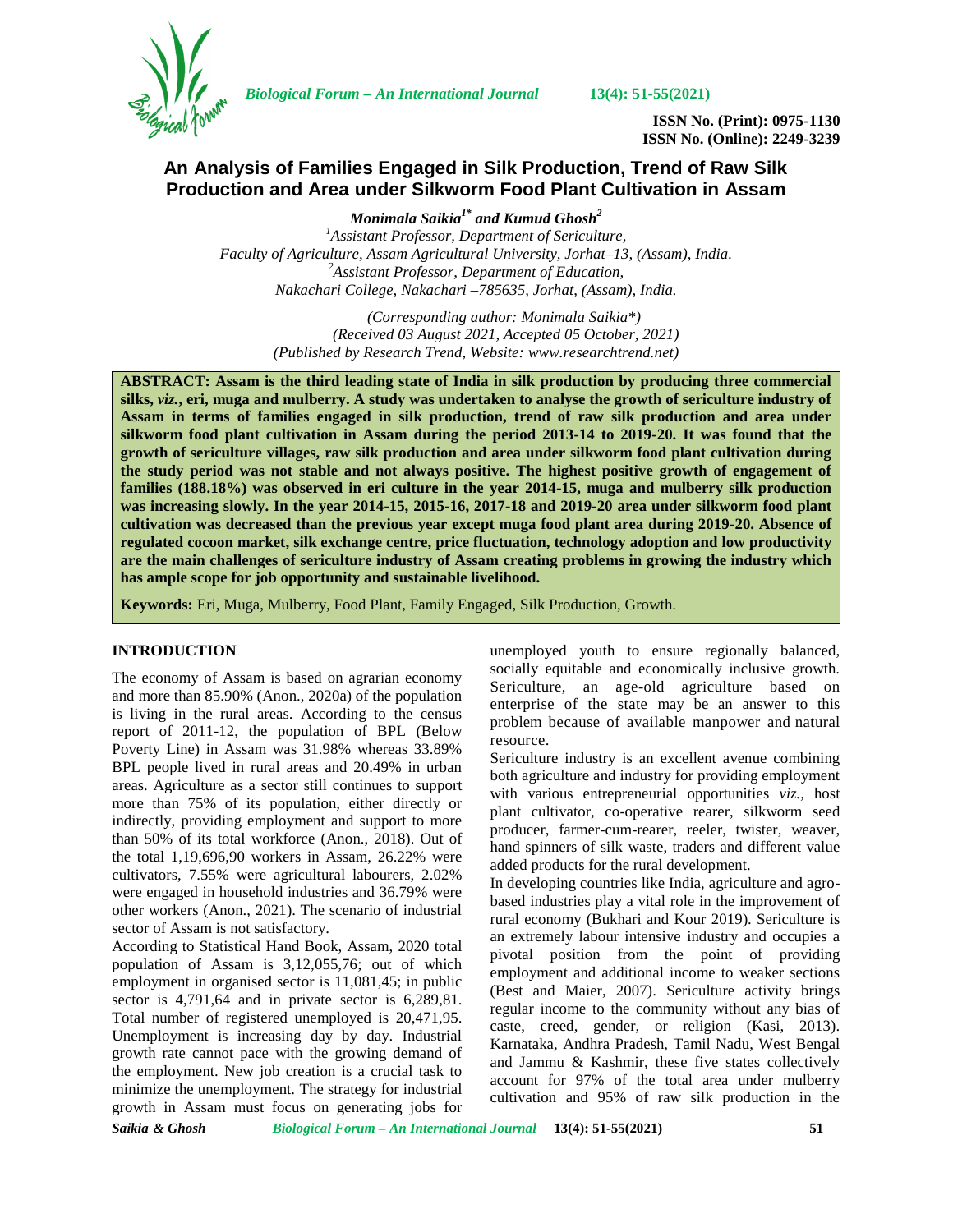country (Anitha and Kanimozhi, 2013). The country has produced 35,820 MT of raw silk during the year 2019-20 and the estimated employment generation under sericulture in the country was 8.7 million persons during 2020-21 compared to 9.4 million persons in 2019-20, indicating a reduction of 7.4% (Anon., 2021a). Realizing the tremendous scope for improving the production and quality of silk through intervention of Geo-spatial tools and web technology, an ambitious project was taken up by Central Silk Board in collaboration with NESAC, State Remote Sensing Application Centres and State Directorates of Sericulture for implementation during 2008-09 to 2013- 14 period with an objective of identifying the additional potential areas for development of silkworm food plants for 108 priority districts from 24 States at 1: 50,000 scale in three phases (Anon., 2021b). Although Sericulture is considered as a subsidiary occupation, technological innovation has made it possible to take it up on an intensive scale capable of generating adequate income (Reddy and Phaniraj, 2017).

Sericulture is the only one cash crop in agriculture sector that gives returns within 30 days. Sericulture is practiced in Assam from time immemorial. Most of the people know how to rear silkworms similarly reeling, spinning and weaving. No such sophisticated technology is required for sericulture. It is estimated that sericulture can generate employment @ 11 man days per kg of mulberry raw silk production (in on-farm and off-farm activities) throughout the year.

Most of the sericulture activities (rearing of eri and mulberry silkworm, seed production, reeling and spinning, weaving) confined inside the house except rearing of muga silkworm is conducted outside of the house i.e. on the plants. It requires less physical energy and manual labour.

Muga silk, the shimmering golden thread is the pride of Assam. It is the first GI registered product of Assam. Muga silk has high demand in world silk market. Moreover, 82.29% of muga silk of India is produced by Assam alone (Anon., 2020c). Eri culture is an inseparable culture of Assamese people. Eri pupa is a delicious dish of most of the tribal people of Assam. Assam is the highest producer of eri silk in the country. Though mulberry culture is also the tradition but very few people are engaged in mulberry silk production. It is an indoor based activity like eri culture. Mulberry plant is considered as '*kalpaviksha*'. All these three

commercial silkworm culture has the potential to generate employment in the region. Therefore, present study was undertaken with the following objectives

1. To make an assessment of employment generation in the sericulture sector of Assam.

2. To study the trend of raw silk production in Assam.

3. To study the changing trend of the area under silkworm food plant cultivation in Assam.

## **MATERIALS AND METHODS**

The study was conducted by using descriptive method on the basis of secondary information gathered from the publications of Government agencies *viz*., Directorate of Sericulture, Government of Assam; Annual Report, Central Silk Board, Ministry of Textiles, Government of India and Directorate of Economics and Statistics, Government of Assam. Simple statistical technique was used for the study.

### **RESULT AND DISCUSSION**

Table 1 showed that year wise growth percentage of sericulture villages during the period 2013-14 to 2019- 20 was negative except 2015-16 and 2018-19. In the year 2015-16, growth percentage of sericulture villages was stable and during the year 2018-19 growth percentage was positive (1.17%). The highest number of sericulture villages decreased in the year 2017-18. The highest positive growth of engagement of families (188.18%) in eri culture was found during the year 2014-15 whereas the highest negative growth was recorded in the year 2016-17 (-36.22%). It had been also found that from 2015-16 to 2017-18 families associated in eri culture was declining haphazardly. The highest positive growth of families engaged in muga culture was seen in the year 2017-18 (34.80%) and the highest negative growth of families involved in muga culture was recorded in the year 2014-15 (-44.72%). On the other hand, during the year 2017-18 and 2018-19 growth of families engaged in muga culture was recorded positive. It had been seen that growth (%) of families engaged in mulberry culture was highest in the year 2014-15 (109.88%) while during 2015-16 and 2016-17 continuous negative growth was observed. From the year 2017-18 to 2018-19 the trend was found positive but during 2019-20 the trend was found again negative.

| Table 1: Sericulture villages and families engaged in sericulture sector of Assam. |
|------------------------------------------------------------------------------------|
|------------------------------------------------------------------------------------|

| Year    | <b>Sericulture villages</b><br>(private sector) (in Nos.) | $%$ growth | Families engaged in Sericulture (in Nos.) |            |       |            |                 |            |  |
|---------|-----------------------------------------------------------|------------|-------------------------------------------|------------|-------|------------|-----------------|------------|--|
|         |                                                           |            | Eri                                       | $%$ growth | Muga  | $%$ growth | <b>Mulberry</b> | $%$ growth |  |
| 2013-14 | 1411                                                      |            | 191566                                    |            | 57966 |            | 32541           |            |  |
| 2014-15 | 1281                                                      | $-1.14$    | 552063                                    | 188.18     | 32045 | $-44.72$   | 68298           | 109.88     |  |
| 2015-16 | 1281                                                      |            | 425382                                    | $-22.95$   | 32632 | 1.83       | 38887           | $-43.06$   |  |
| 2016-17 | 9935                                                      | $-11.93$   | 271318                                    | $-36.22$   | 20541 | $-37.05$   | 27546           | $-29.16$   |  |
| 2017-18 | 8726                                                      | $-12.17$   | 249295                                    | $-8.12$    | 27690 | 34.80      | 29059           | 5.49       |  |
| 2018-19 | 8828                                                      | 1.17       | 240939                                    | $-3.35$    | 30164 | 8.93       | 29905           | 2.91       |  |
| 2019-20 | 8642                                                      | $-2.11$    | 249615                                    | 3.60       | 30710 | 1.81       | 29205           | $-2.34$    |  |

**Source:** Statistical Hand Book Assam (from 2014 to 2020)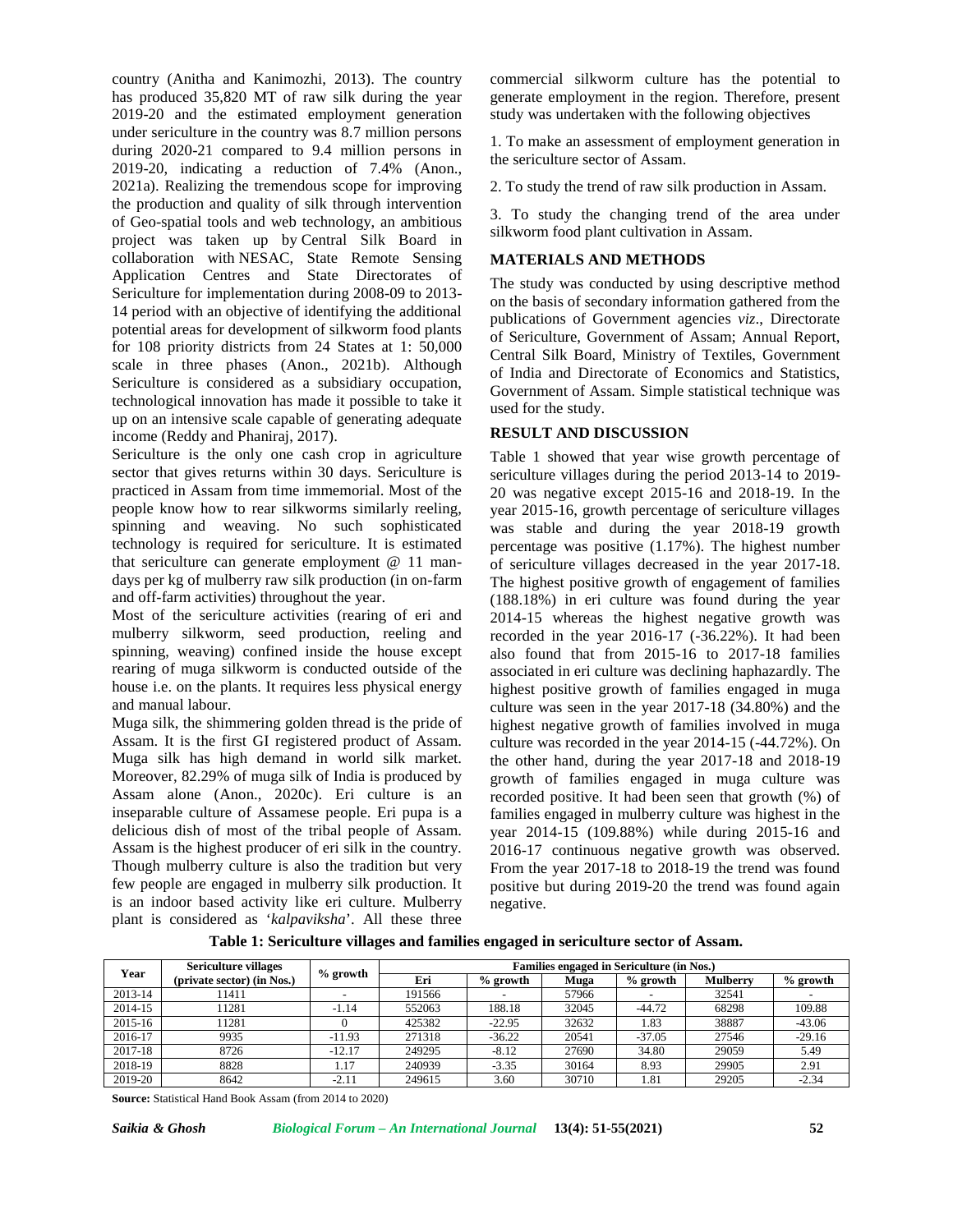

**Fig. 1.** Families engaged in the sericulture sector of Assam.

Table 2 showed that year wise growth (%) of eri silk production during the period 2013-14 to 2019-20 was positive. The highest growth percentage of eri silk production (28.35%) was noticed in the year 2017-18 but during the year 2015-16 the lowest growth (%) of eri silk production (2.88%) was recorded. After continuous improvement of growth of eri silk production during the year 2016-17 (15.14%) and 2017- 18 (28.35%), growth of eri silk production came down during the year 2018-19 (2.56%). It was also found that year wise growth of muga silk production during the period 2014-15 (7.90%), 2015-16 (4.41%), 2017-18 (12.95%) and 2018-19 (22.93%) was positive, but in the year 2016-17, muga silk production was declined (- 2.11%). Table 2 clearly indicates that mulberry silk production increased continuously from the year 2014- 15 to 2018-19. The highest growth (%) of mulberry silk production was recorded in the year 2016-17 (33.33%) and the lowest (-0.58%) was recorded in the year 2019- 20.

**Table 2: Trend of raw silk production in Assam.**

|         | Trend of raw silk production in Assam (MT) |                         |        |                         |                 |                         |  |  |
|---------|--------------------------------------------|-------------------------|--------|-------------------------|-----------------|-------------------------|--|--|
| Year    | Eri                                        | $\frac{6}{9}$<br>growth | Muga   | $\frac{0}{0}$<br>growth | <b>Mulberry</b> | $\frac{0}{0}$<br>Growth |  |  |
| 2013-14 | 2612.70                                    |                         | 126.04 |                         | 27.00           |                         |  |  |
| 2014-15 | 3055.00                                    | 16.93                   | 136.00 | 7.90                    | 31.00           | 14.81                   |  |  |
| 2015-16 | 3143.00                                    | 2.88                    | 142.00 | 4.41                    | 39.00           | 25.81                   |  |  |
| 2016-17 | 3619.00                                    | 15.14                   | 139.00 | $-2.11$                 | 52.00           | 33.33                   |  |  |
| 2017-18 | 4645.00                                    | 28.35                   | 157.00 | 12.95                   | 59.00           | 13.46                   |  |  |
| 2018-19 | 4764.00                                    | 2.56                    | 193.00 | 22.93                   | 69.00           | 16.95                   |  |  |
| 2019-20 | 5049.30                                    | 5.99                    | 197.90 | 2.54                    | 68.60           | $-0.58$                 |  |  |

**Source:** Annual report of Central Silk Board (from 2013-14 to 2019-20)





*Saikia & Ghosh Biological Forum – An International Journal* **13(4): 51-55(2021) 53**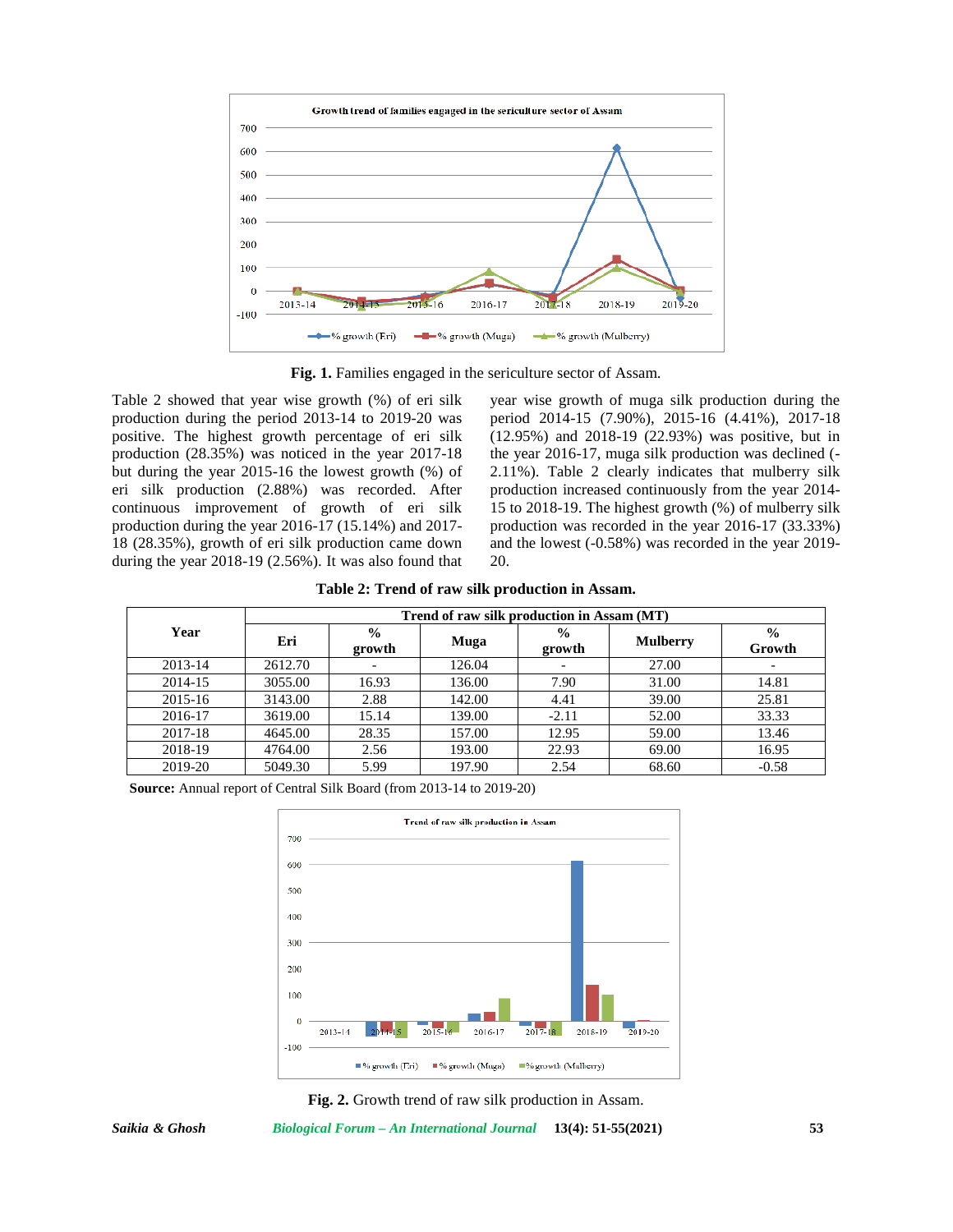Table 3 reveals that year wise growth of area under silkworm food plant cultivation for eri silkworm in Assam from 2014-15 to 2019-20 was negative except 2016-17 and 2018-19. In the year 2018-19, growth (%) of area under silkworm food plant cultivation for eri silkworm was very high and positive (615.48%). Same

trend of very high and positive growth of area under silkworm food plant cultivation was recorded in case of muga (137.82%) and mulberry (102.43%) during the 2018-19. In the year 2014-15, 2015-16 and 2017-18 reduction of area under silkworm food plant cultivation was observed for eri, muga and mulberry respectively.

|         | Area under silkworm food plant cultivation in Assam (in ha) |                         |          |                         |                 |                         |  |  |
|---------|-------------------------------------------------------------|-------------------------|----------|-------------------------|-----------------|-------------------------|--|--|
| Year    | Eri                                                         | $\frac{0}{0}$<br>growth | Muga     | $\frac{6}{6}$<br>growth | <b>Mulberry</b> | $\frac{0}{0}$<br>growth |  |  |
| 2013-14 | 15796.00                                                    |                         | 10371    |                         | 7623            |                         |  |  |
| 2014-15 | 6600.68                                                     | $-58.21$                | 5994.98  | $-42.19$                | 2821.32         | $-62.99$                |  |  |
| 2015-16 | 5509.89                                                     | $-16.53$                | 4383.08  | $-26.89$                | 1541.32         | $-45.37$                |  |  |
| 2016-17 | 7176.13                                                     | 30.24                   | 5931.58  | 35.33                   | 2875.35         | 86.55                   |  |  |
| 2017-18 | 5936.00                                                     | $-17.28$                | 4368.78  | $-26.35$                | 1279.97         | $-55.48$                |  |  |
| 2018-19 | 42471.01                                                    | 615.48                  | 10389.88 | 137.82                  | 2591.05         | 102.43                  |  |  |
| 2019-20 | 30319.46                                                    | $-28.61$                | 10762.49 | 3.59                    | 2526.34         | $-2.50$                 |  |  |

**Table 3: Area under silkworm food plant cultivation in Assam.**

**Source:** Statistical Hand Book Assam (from 2014 to 2020)



**Fig. 3.** Area under silkworm food plant cultivation in Assam.

Umesh *et al*., (2009) demonstrated that the overall growth in production of cocoon and raw silk in India exhibited a decreasing trend with moderate instability however, the overall performance of non-mulberry silk especially eri and muga was encouraging as the growth rates were positive. They also inferred that the analysis of trade competitiveness measures showed that India doesn't possess competitiveness in the production of raw silk. Present study showed the similar results with Kherkatari and Daimari, (2017) who studied the pattern of the growth of raw silk production and employment generation in sericulture in Assam during 1997-98 and 2013-14 and revealed that the growth rates was not smooth and continuous rather these were fluctuating over the years while in terms of growth rate of various sub-components of raw silk production, it was recorded highest in eri (0.14) followed by mulberry (0.09) and muga (0.06) and in terms of growth rate of employment generation, muga activity occupied the highest (0.10) followed by mulberry (0.04) and eri (0.02). Ahmad Bhat and Choure, (2014) in their study of growth and

instability in Indian raw silk production and marketing inferred that raw silk production has an increasing trend and raw silk exchanges have direct impact on average raw silk prices, therefore states which have good marketing infrastructure yields good prices to the produce. Trivedi and Sarkar, (2015) did a comparative study on income generation through agriculture crop and sericulture at farmer's level in Murshidabad stated that sericulture is capable of more income generation than other traditional agricultural crops and hence, it can be considered as an essential tool for the development for improving the standard of living of human population at village level. Roy *et al*., (2012) suggested that area of mulberry cultivation, cocoon market and power looms were powerful factors in changing the level of employment, while the primary survey exposed factors like unitary household structure, income, years of education and numbers of female in the household as the significant factors in accelerating average employment per family.